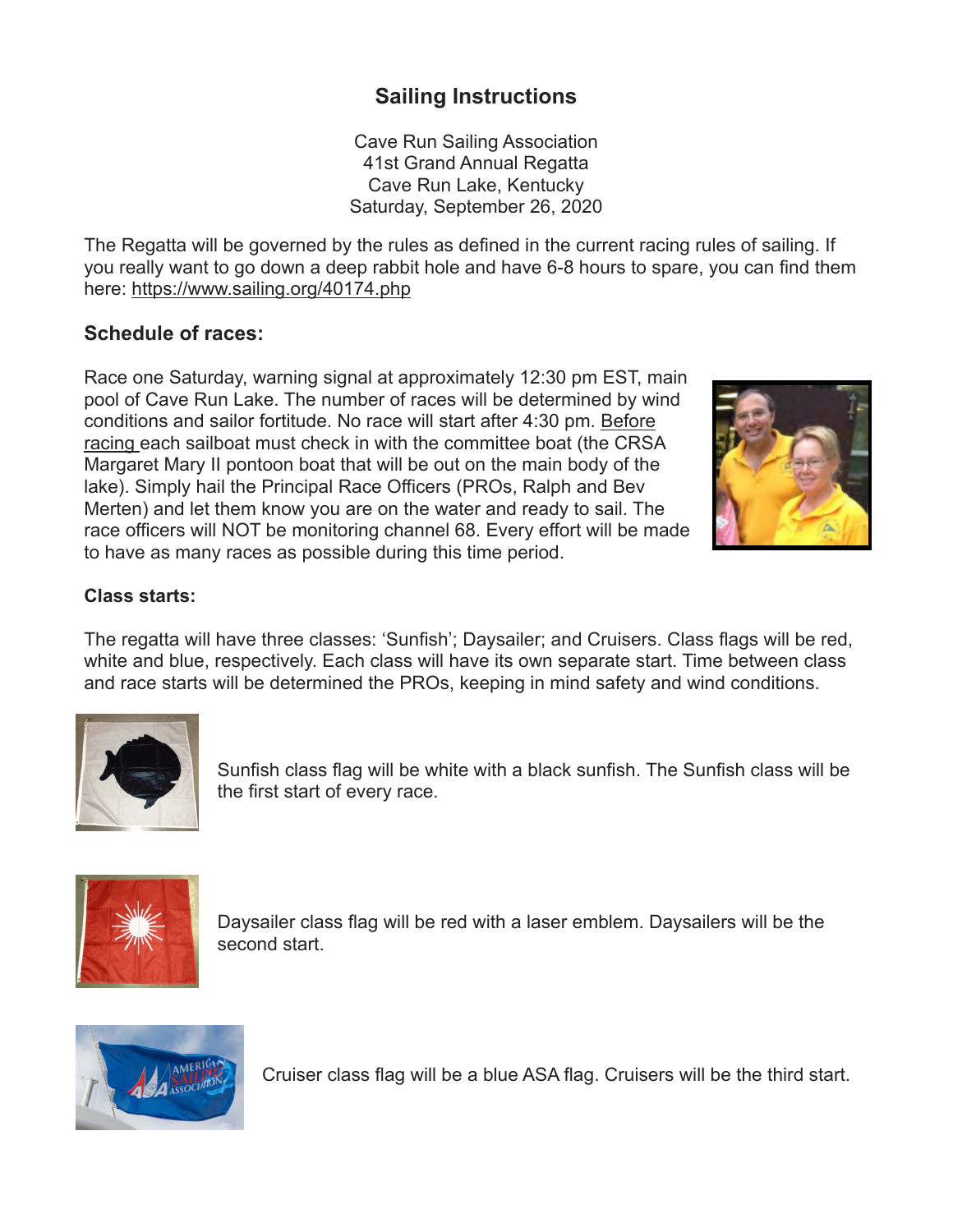# **Course and Marks:**

The course will be a windward / leeward configuration. Boats not actively starting or finishing will stay clear of the line and not impede active boats.



### **Key:**

Black boat: "Committee Boat" (pontoon) where PROs are located. There will be a small orange flag flying off the bow of the boat that officially indicates the exact end point of the start and finish lines.

Yellow triangle: Floatable buoy that indicates the far end of the start and finish line.

Red line: The imaginary line that defines both the start and the finish line.

Green circle: All boats must be somewhere behind the start line at the start of each race.

Red circle: All boats must cross the finish line to complete each race.

#### Orange triangles: Large

barrel-shaped, inflatable buoys (called 'marks' in racing lingo) that define the parameters of the course. Don't let your boat hit these! Pink polygon: A special



windward mark for the 'Sunfish' class only. It will be an orange mark with balloons tied to it.

Purple oval track: Indicates race course and direction. Note to new racers: You do not have to follow this line exactly! You will want to tack and jib as needed.

**Windward Leeward Course**

The 'Sunfish class' will be the first group to start each race and will head to the windward purple mark first, and then to the leeward (orange) mark at the bottom of the diagram. Daysailers (second start) and Cruisers (third and last start) will head to the far windward mark at the top of the diagram and then to the leeward (orange) mark at the bottom of the diagram. Thus, all boats will round the same leeward or downwind mark. All marks will be rounded left to port. This is a counter clockwise rounding.

All races will be ONE lap only, unless the PROs signal otherwise. In that case the start-finish line will be an obstacle and can only be crossed when starting or finishing a race. Each race will end when all boats of that class have crossed the finish line or 30 minutes time has elapsed after the first boat of EACH class has crossed the finish line.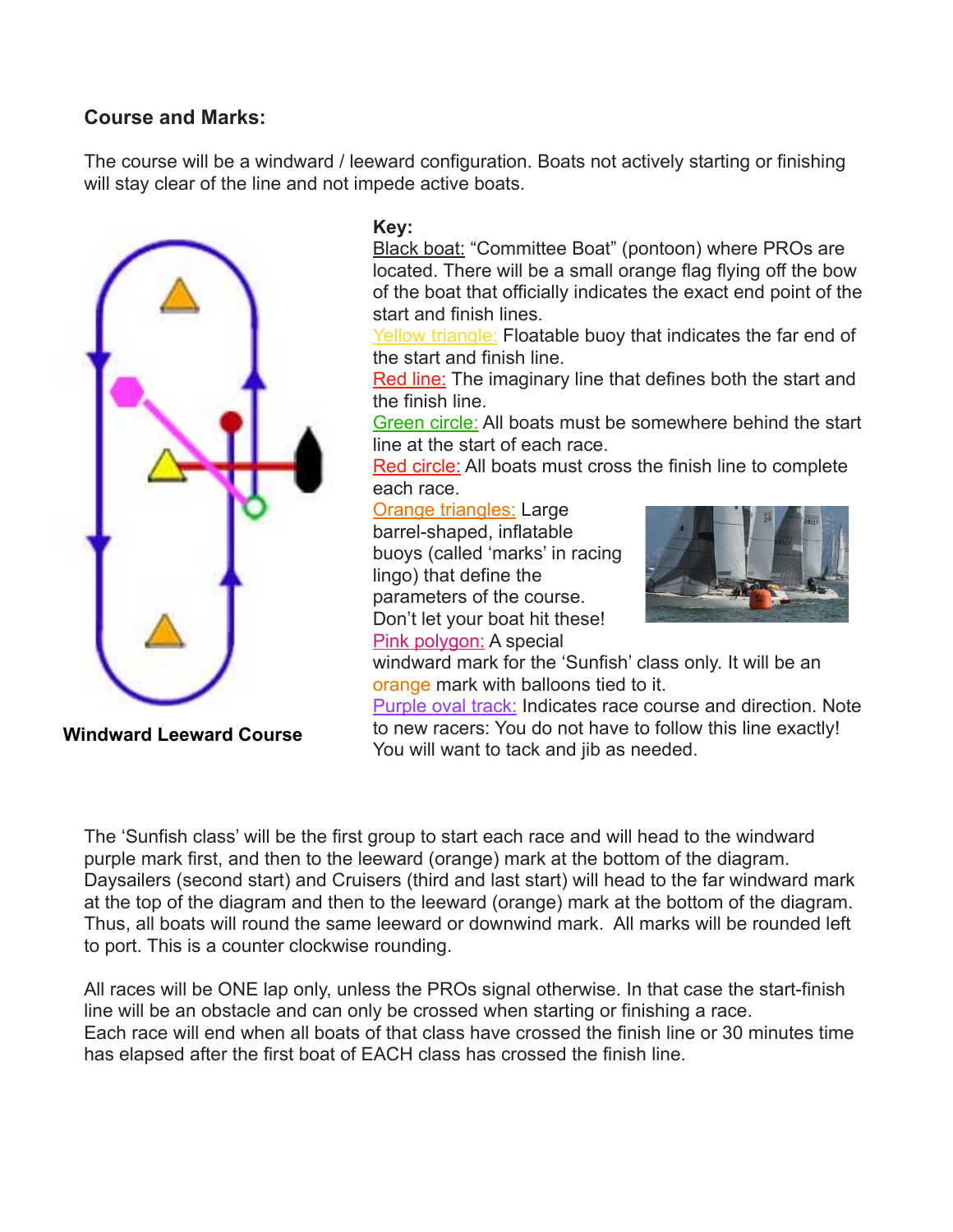# **Start Sequence:**

For new races, this may be one of the most confusing parts of sailboat racing! It is the FLAG sequence that rules, but the horn blasts are extremely helpful. Tips: Watch other experienced racers and/or wear a watch with a timer. All flags indicated below are flown off the TOP deck of the committee (pontoon) boat. In addition to the class flags, other important flags include:



Postponement or Cat-in-the-hat flag. Signifies that final preparations are being made in order for the races to begin. May also be flown at other times, eg., between races if the PRO decides to move a mark; if winds are too light or heavy to race; etc.



P Flag (or Preparatory flag). Is flown as indicated below.

| <b>Time till start</b> | <b>Flag Change</b>         | <b>Sound</b> | <b>Action</b>                                                                                                                                                                               |
|------------------------|----------------------------|--------------|---------------------------------------------------------------------------------------------------------------------------------------------------------------------------------------------|
| $\sim$ 11 min.         | Cat-and-the-hat flag up.   | None         | Call for all racers to be on their toes.                                                                                                                                                    |
| $\sim 6$ min.          | Cat-and-the-hat flag down. | <b>None</b>  | Approximately 6 minutes until race starts.<br>Boats are expected to clear the racecourse.<br>All boats should remain clear of the start line<br>expect those whose class is ready to start. |
| $5$ min.               | Class flag up.             | Horn         | Class flag up is the 5 minute mark. This flag<br>remains up until the start.                                                                                                                |
| 4 min.                 | Preparatory flag up.       | Horn         | Class flag remains up too.                                                                                                                                                                  |
| $1$ min.               | Preparatory flag down.     | Horn         | No crossing the start line (or 'dipping')                                                                                                                                                   |
| 0 min.                 | Class flag down.           | Horn         | Signals start of race for each class. All flags<br>are down.                                                                                                                                |

### **Changes to sailing instructions:**



Sailing instructions may be changed orally on the water. Code flag L is hoisted on the committee boat. This is the yellow flag with two black squares. In addition three short blasts of the horn from the committee boat may be used as a substitute for code flag L or with code flag L. Don't worry too much about this — it probably won't happen.